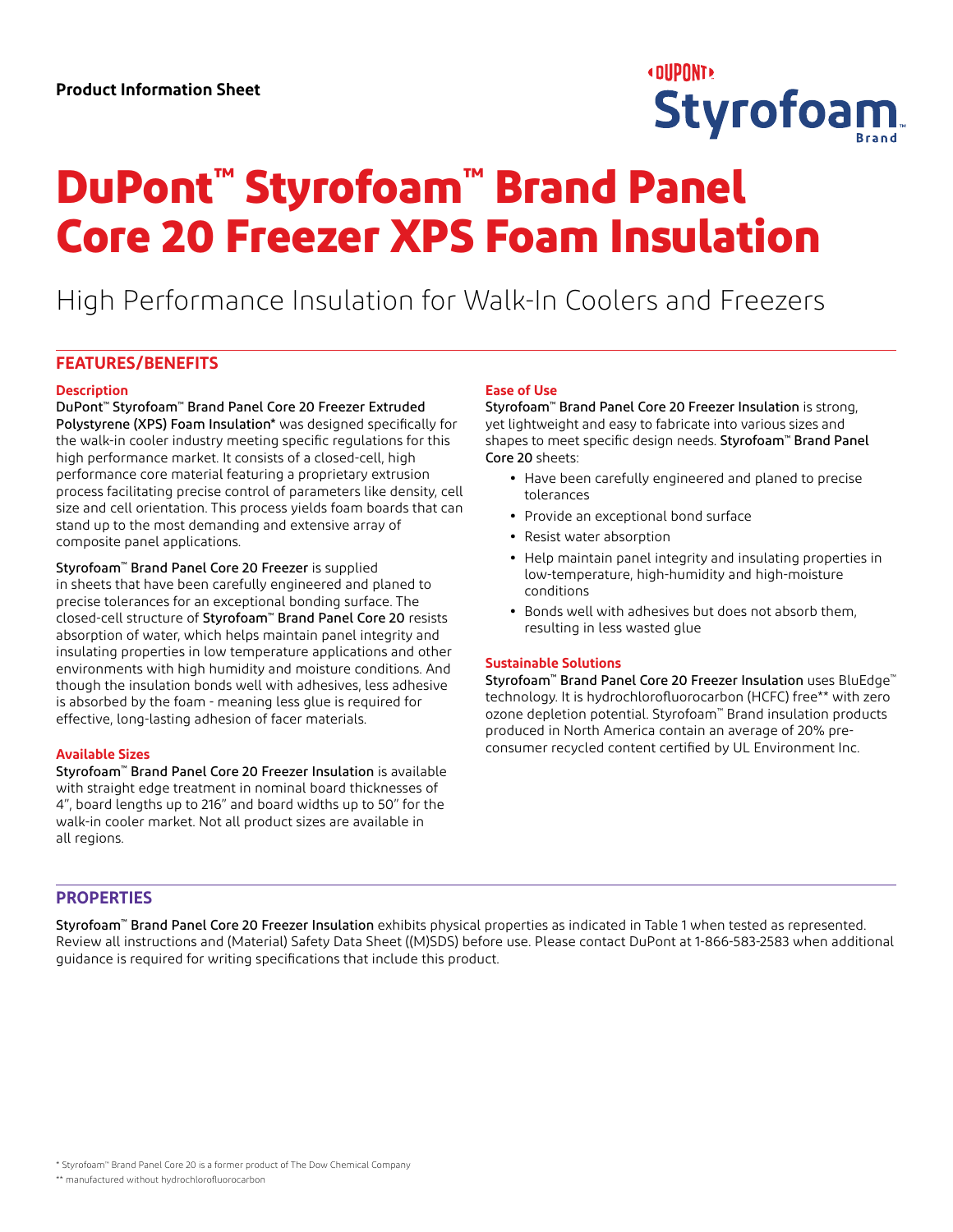#### **TABLE 1: Physical Properties of Styrofoam™ Brand Panel Core 20 Freezer XPS Foam Insulation**

| <b>Test Method</b> | Property                                                              | <b>Typical Value</b> | Units                               |
|--------------------|-----------------------------------------------------------------------|----------------------|-------------------------------------|
| ASTM D1622         | Density                                                               | 1.8                  | $lb/ft^3$                           |
| ASTM D1621         | Compressive Strength <sup>1</sup>                                     | 20                   | psi, min., vertical                 |
| ASTM D1623         | Tensile Strength                                                      | 50                   | lb/in <sup>2</sup> , min., vertical |
| ASTM C273          | Shear Strength                                                        | 25                   | $lb/in2$ , min.                     |
| ASTM C273          | Shear Modulus                                                         | 300                  | $lb/in2$ , min.                     |
| ASTM C203          | Flexural Strength                                                     | 40                   | lb/in <sup>2</sup> , min., extruded |
| ASTM C203          | Flexural Modulus                                                      | 1,500                | lb/in <sup>2</sup> , min., extruded |
| ASTM C272          | Water Absorption                                                      | O.1                  | % by vol., max.                     |
| ASTM E96           | Water Vapor Permeance <sup>4</sup>                                    | 1.5                  | perm, max.                          |
|                    | R-Value <sup>2</sup>                                                  |                      |                                     |
| ASTM C518          | per inch (25 mm), °F·ft <sup>2</sup> ·h/Btu, fresh @ 55°F (13°C) min. | $7.2**$              |                                     |
| ASTM C518          | per inch (25 mm), °F.ft <sup>2</sup> ·h/Btu, fresh @ 20°F (-7°C) min. | $8.0**$              |                                     |
|                    | Surface burning characteristics <sup>3</sup>                          |                      |                                     |
| ASTM E84           | Flame Spread Index                                                    | 15                   |                                     |
|                    | Smoke Developed Index                                                 | 165                  |                                     |

1 Vertical compressive strength measured at 10 percent deformation or at yield, whichever occurs first.

2 R means resistance to heat flow. The higher the R-value, the greater the insulating power.

3 This numerical flame spread rating is not intended to reflect hazards presented by this or any other material under actual( fire conditions.

4 Actual water vapor permeance for 1" thick material. Value decreases as thickness increases

Properties shown are representative values for 1" thick material

\*\* Per DOE-10 CFR Appendix B to Subpart R of Part 431. For foam produced as board stock "final chemical form" means after extrusion and ready for assembly into a panel or after assembly into a panel or after assembly into

# **TESTING**

#### **Applicable Standards**

Styrofoam™ Brand Panel Core 20 Freezer Insulation complies with ASTM C578 Type X.

#### **Code Compliances**

Styrofoam™ Brand Panel Core 20 Insulation complies with the following code(s):

**•** UL Classified, See Classification Certificate D369

Contact your local DuPont sales representative or local authorities for state and local building code requirements and related acceptance.

#### **Warranty**

In the United States, a 50-year thermal limited warranty is available on Styrofoam™ Brand insulation products 1.5 inches and greater. For thickness less than 1.5 inches, other warranties may apply. Visit building.dupont.com/warranties or contact your DuPont representative for details.

## **HANDLING**

**WARNING: For Professional Use Only**. Read and follow the entire Handling section and the Safety Data Sheets (SDSs, formerly MSDSs or Material Safety Data Sheets) carefully before use. The information below is designed to protect the user and allow for safe use and handling of Styrofoam™ Brand products. Follow all applicable federal, state, local and employer regulations.

#### **Precautionary Statements**

- **•** Styrofoam™ Brand Panel Core 20 Freezer Insulation is combustible; protect from high heat sources. A protective barrier or thermal barrier may be required as specified in the appropriate building code.
- **•** Like all cellular polymers, this product will degrade upon prolonged exposure to sunlight. A covering may be used to block ultraviolet radiation and prevent degradation. Other coverings to protect the foam from the elements and to meet applicable fire regulations may also be required.
- **•** Due to the critical technical design aspects of many of its applications, DuPont recommends that qualified designers or consultants design your system.
- **•** For more information on codes and compliances, consult SDS, call DuPont at 1-866-583-2583 or contact your local building inspector. DuPont can also offer general guidelines and recommendations for Styrofoam™ Brand Panel Core 20.

#### **Shelf Life and Storage**

When stored outdoors, keep insulation boards tarped or covered to protect from weather and weighted down to prevent boards from being blown around by the wind. Store above standing water.

#### **Disposal**

Dispose of any residual Styrofoam™ Brand product, coated debris, or solvent in accordance with applicable federal, state, and local government regulations.